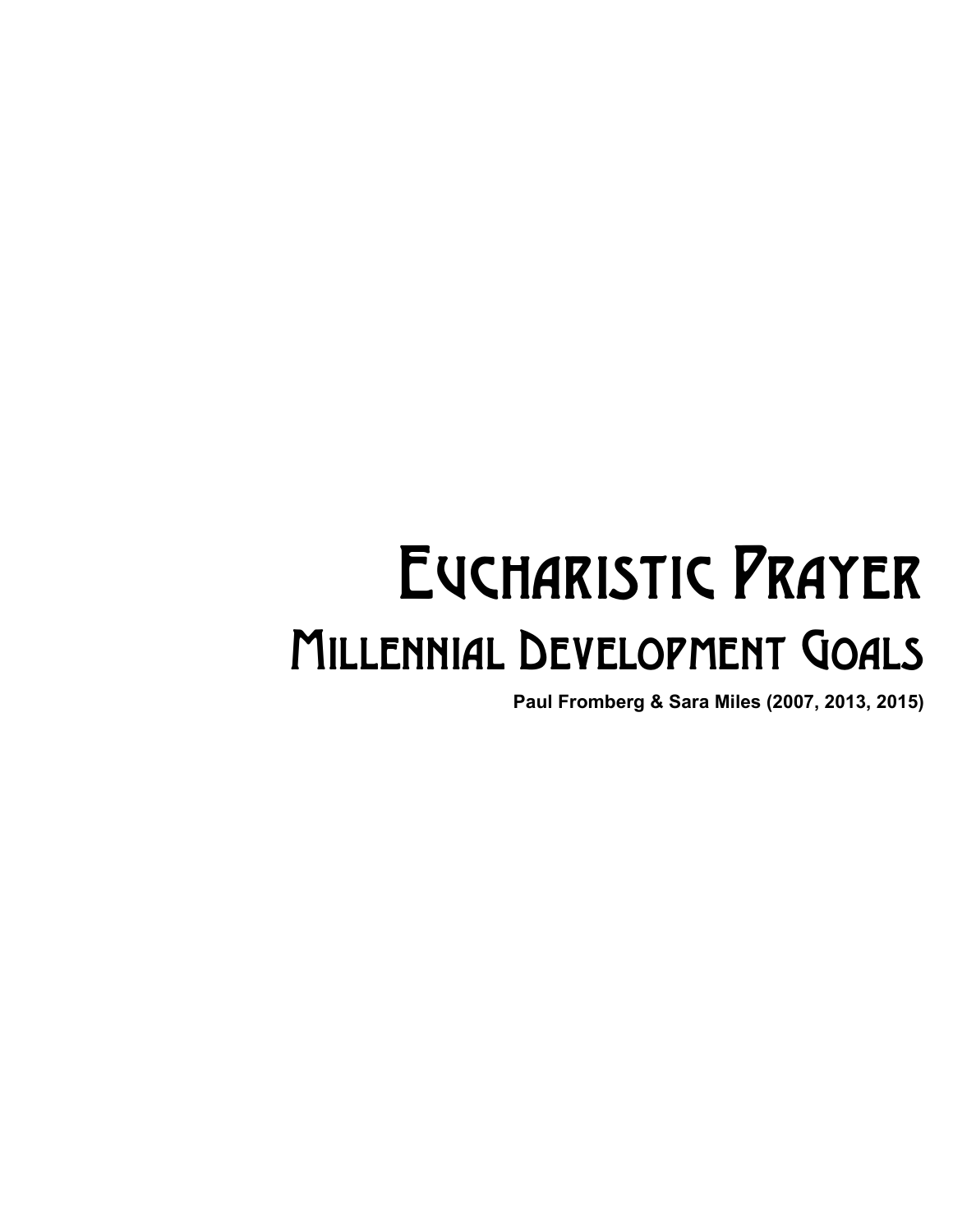| The Grace of our Lord Jesus Christ and the love of God and<br>the fellowship of the Holy Spirit be with you all.                                                                                                                                                                                                                                                                                                                                                                                                                                                                                             |
|--------------------------------------------------------------------------------------------------------------------------------------------------------------------------------------------------------------------------------------------------------------------------------------------------------------------------------------------------------------------------------------------------------------------------------------------------------------------------------------------------------------------------------------------------------------------------------------------------------------|
| And also with you.                                                                                                                                                                                                                                                                                                                                                                                                                                                                                                                                                                                           |
| Lift up your hearts.                                                                                                                                                                                                                                                                                                                                                                                                                                                                                                                                                                                         |
| We lift them to the Lord.                                                                                                                                                                                                                                                                                                                                                                                                                                                                                                                                                                                    |
| Let us give thanks to the Lord our God.                                                                                                                                                                                                                                                                                                                                                                                                                                                                                                                                                                      |
| It is right to give God thanks and praise.                                                                                                                                                                                                                                                                                                                                                                                                                                                                                                                                                                   |
| Creator of the universe,<br>you speak in the darkness, bringing song out of silence,<br>dance out of stillness, life out of death.<br>Your life fills us now and gives us the power<br>to praise you and bless you.                                                                                                                                                                                                                                                                                                                                                                                          |
| We praise you, we bless you                                                                                                                                                                                                                                                                                                                                                                                                                                                                                                                                                                                  |
| Sustainer of the covenant,<br>you send us messengers to give voice to your love.<br>You speak through hungry women, outcast men,<br>the poor and impure.<br>You choose what is despised to make us whole.<br>A homeless girl bears Jesus, your blessing,<br>who turns the whole world upside down.<br>He abandons the temple, laughs at the powerful,<br>kisses sinners, and heals the unclean.<br>He breaks open the prisons, frees slaves and captives,<br>feasts with the starving, and breaks bread with strangers;<br>Loving each body as God's own,<br>he teaches us to walk in the way of compassion. |
|                                                                                                                                                                                                                                                                                                                                                                                                                                                                                                                                                                                                              |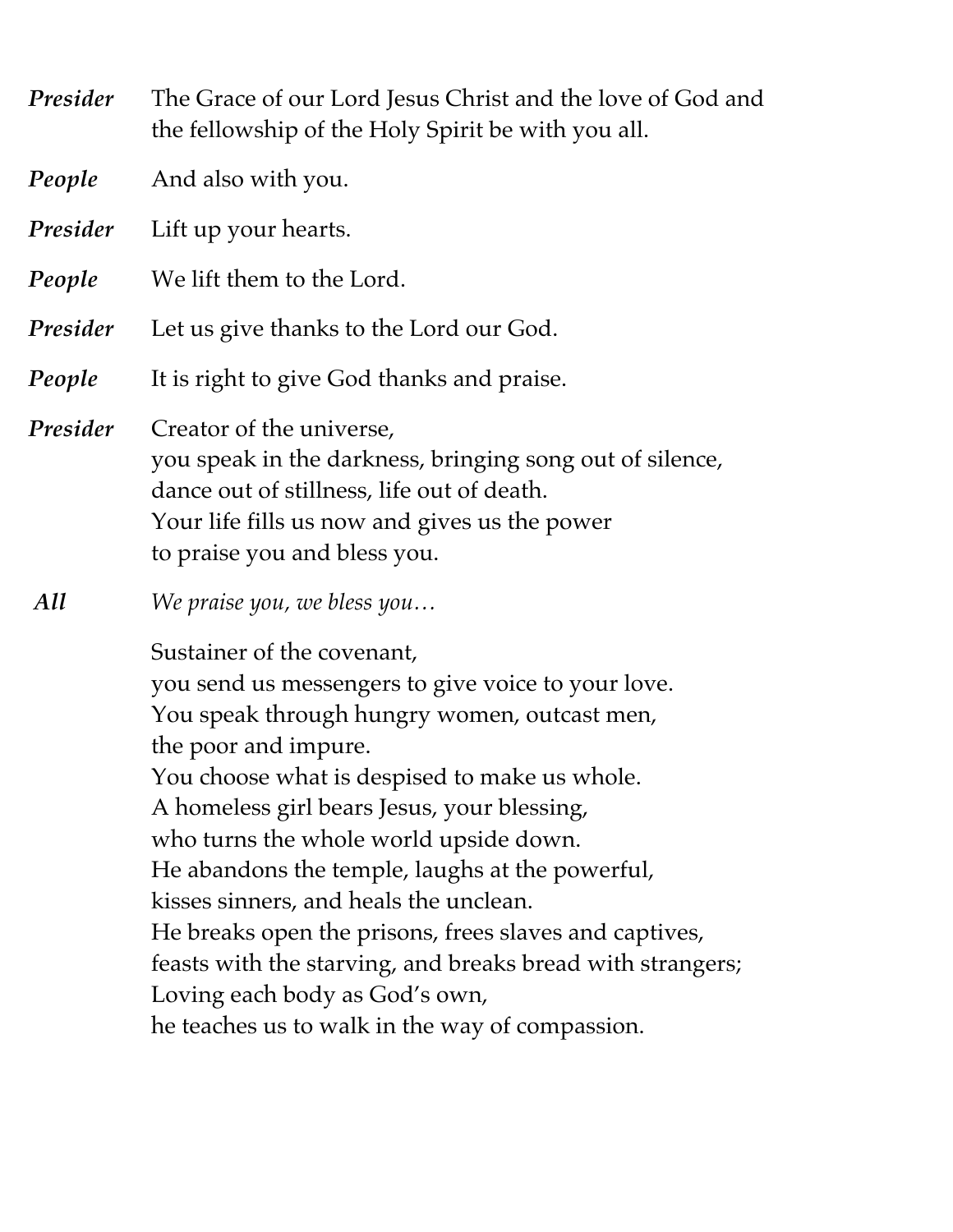## *Deacon* Pray for the hungry and sick and afraid.

### *Free prayers from People*

*Deacon* Pray for prisoners and those without homes.

#### *Free prayers from People*

*Presider* Beholding your holiness in all our human lives we praise and bless you: *All We praise you, we bless you… Presider* Forgiving Father, you make a feast for us in the midst of our shame; you cover us with your garment of love. Running past our violence and terror,

you bring us home and give us new life.

On the night before his friends betrayed him and enemies took him away to be killed, Jesus shared supper with them all. He blessed bread, broke it, gave it to them and said,

"This bread is my body, making covenant with you and all people. Whenever you eat it, remember me." Then he blessed the wine and said,

"This is the cup of life, my blood poured out for all, making covenant with you and all people. Whenever you drink it, remember me." Now whenever we eat this bread and drink this wine, Jesus rises in us and makes us one body.

*Deacon* Pray for enemies and for friends.

### *Free prayers from People*

*Deacon* Pray for the violent and for those who suffer at others' hands.

*Free prayers from People*